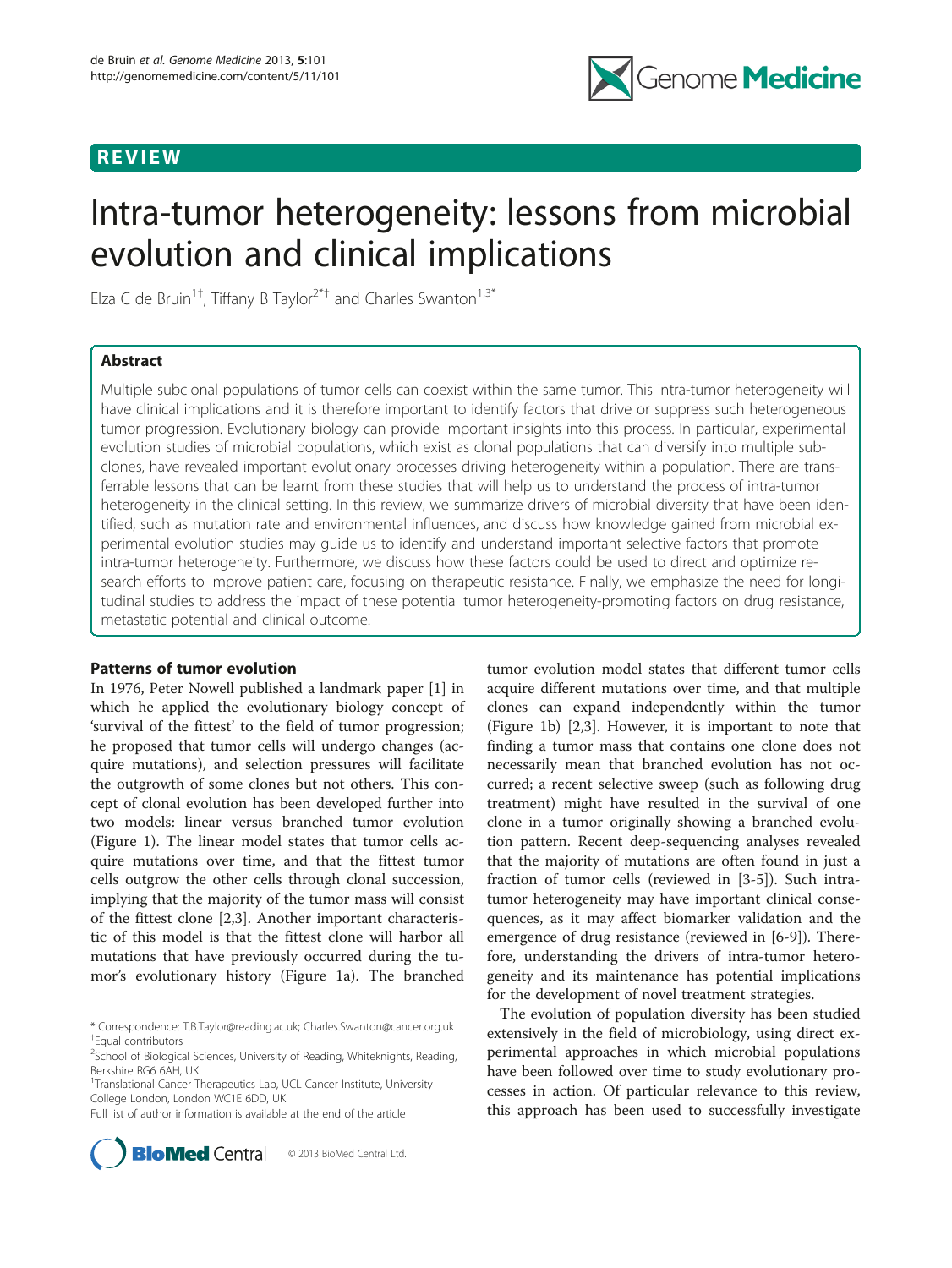<span id="page-1-0"></span>

squares within the new cell.

evolutionary drivers and dynamics of diversification, revealing important insights regarding the role of both biotic and abiotic factors. Here, we summarize the key drivers of diversity in microbial populations and discuss how these insights may be important for driving and maintaining intra-tumor heterogeneity.

## The spectrum of intra-tumor heterogeneity

It is generally accepted that tumor tissues are heterogeneous. Pathologists often observe heterogeneity of morphological features within a tumor and therefore routinely examine multiple sections of a tumor to classify the tumor by its highest observed grade. Initial

evidence of intra-tumor heterogeneity at a genetic level was provided by cytogenetic analyses. Karyotype analyses revealed multiple subclones carrying distinct chromosomal aberrations in several tumor types [\[10](#page-8-0)-[12\]](#page-8-0). In addition, fluorescent in situ hybridization (FISH) experiments evaluating a specific region of the genome often showed heterogeneity in terms of copy number signals in different cells from one tumor (reviewed in [[13](#page-8-0)]). Although having the advantage of single-cell analysis, a disadvantage of these studies is the limited number of markers that can be studied. Current genomic sequencing techniques, such as deep DNA sequencing, provide the opportunity to systematically analyze the complete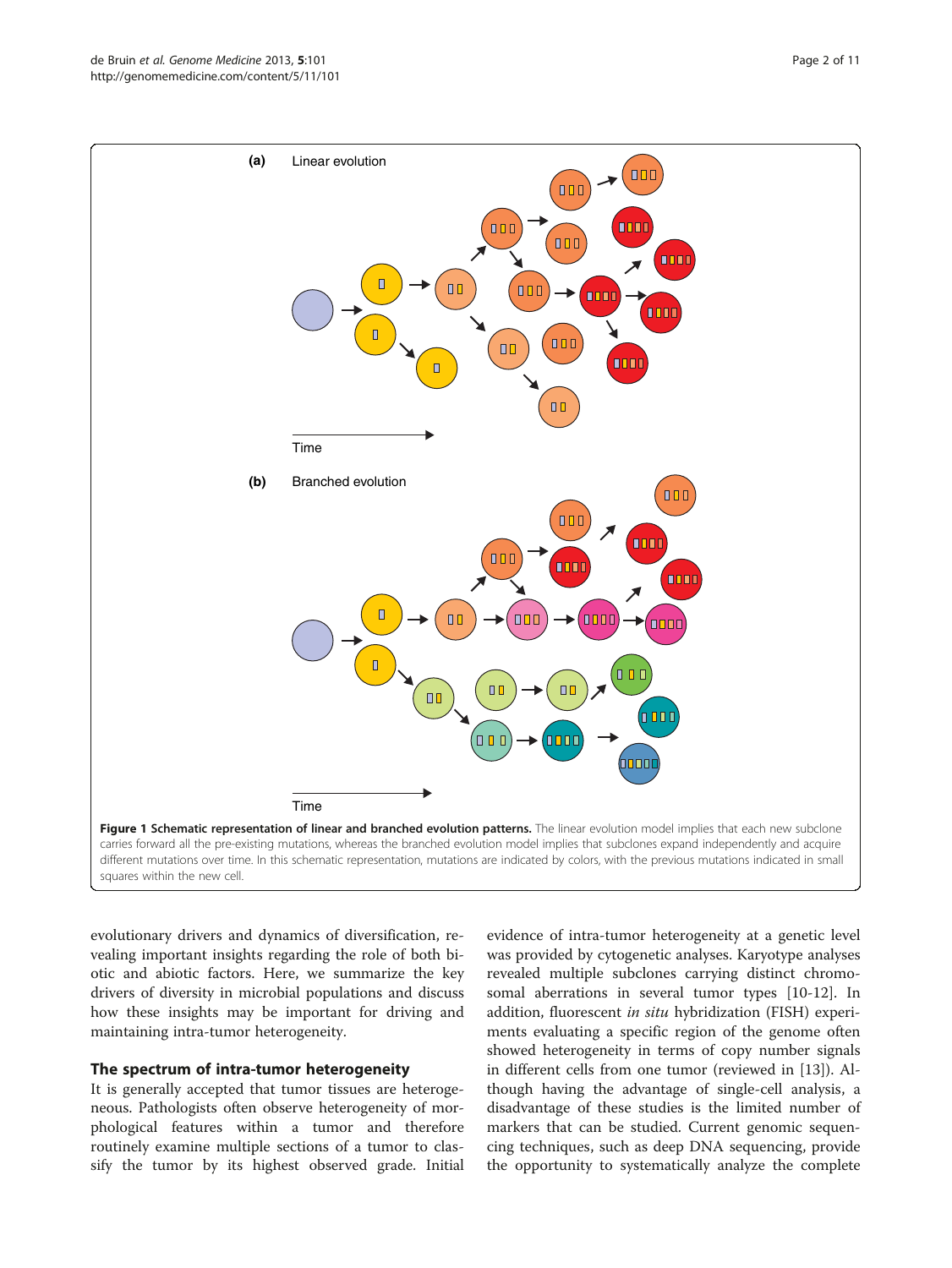| <b>Factors in</b><br>diversification                | <b>Effect</b><br>on<br>diversity | <b>Evolutionary theory</b>                                                                                                                                                               | Observed patterns in oncology                                                                                                                                                                                                                                                                                                                           | <b>References</b> |
|-----------------------------------------------------|----------------------------------|------------------------------------------------------------------------------------------------------------------------------------------------------------------------------------------|---------------------------------------------------------------------------------------------------------------------------------------------------------------------------------------------------------------------------------------------------------------------------------------------------------------------------------------------------------|-------------------|
| <b>Biotic</b>                                       |                                  |                                                                                                                                                                                          |                                                                                                                                                                                                                                                                                                                                                         |                   |
| Mutation                                            | ↑                                | A higher mutation rate increases genetic variation<br>and facilitates faster adaptation, with fitness cost as<br>trade-off                                                               | Genomic instability is an important source of<br>genetic alterations (nucleotide mutations, deletions,<br>amplifications and chromosomal rearrangements)                                                                                                                                                                                                | [5,6,23,24]       |
| Interspecific<br>interactions                       | 1l                               | Competitive intereactions may drive diversification<br>under weak selection. Under strong selection,<br>bottlenecks may reduce diversity                                                 | Tumor cells do interact with their environment, but<br>the role of the microenvironment in driving genetic<br>heterogeneity remains poorly understood                                                                                                                                                                                                   | $[8, 25 - 32]$    |
|                                                     | ⇅                                | Cooperative interactions drive diversification as<br>structured environments mediate interactions<br>between local cells creating heterogeneity across<br>space                          | Tumors that grow at metastatic sites display organ-<br>specific genetic alterations, which might be due to<br>microenvironmental differences                                                                                                                                                                                                            | $[8, 25 - 32]$    |
| Intraspecific<br>interactions                       | 1l                               | In a heterogeneous environment, localized<br>interactions (competitive or cooperative) will<br>increase diversity; in an homogenous environment, a<br>single clone will tend to dominate | Intra-tumor heterogeneity exists at genotypic and at [33-35]<br>phenotypic levels (such as quiescent cells,<br>differentiated cells, stem cells), which probably<br>influence each other, in either a cooperative way<br>(for example, generating specific niches) or a<br>competitive way (for example, competition for<br>limited resources or space) |                   |
| Individual<br>movement<br>(migration/<br>dispersal) |                                  | Migrants will encounter different ecological<br>conditions and thus will diverge from their primary<br>population                                                                        | Deep-sequencing data show that metastases do<br>have unique mutations that are not detected in the<br>primary tumor                                                                                                                                                                                                                                     | [14, 15, 36, 37]  |
| <b>Abiotic</b>                                      |                                  |                                                                                                                                                                                          |                                                                                                                                                                                                                                                                                                                                                         |                   |
| Heterogeneity<br>in space                           | $\uparrow$                       | A heterogenic environment provides multiple niches                                                                                                                                       | Levels of oxygen and nutrients are not uniform<br>throughout a tumor                                                                                                                                                                                                                                                                                    | $[38 - 41]$       |
| Heterogeneity<br>in time                            | $\uparrow$                       | Different subclones will be favored over time. A<br>more rapidly changing environment will maintain<br>more subclones                                                                    | A longitudinal study that included untreated CLL<br>patients failed to observe a change in the relative<br>presence of subclones in most cases within the<br>time-frame of the study                                                                                                                                                                    | [42, 43]          |
| Exposure to<br>non-living<br>antagonists            |                                  | Exposure to antagonists tend to create bottlenecks,<br>limiting diversity and favoring only resistant clones                                                                             | Drug treatment can create a bottleneck, selecting<br>the survival of less sensitive clones, thereby<br>decreasing heterogeneity                                                                                                                                                                                                                         | [7,42,44,45]      |

<span id="page-2-0"></span>Table 1 Summary of impact of biotic and abiotic environment on diversification in experimental evolution, with parallels in tumor biology

genome on a large scale, resolving the extent of intratumor heterogeneity at unprecedented detail at the single-nucleotide level.

The extent of intra-tumor heterogeneity has been particularly revealed by studies that analyzed multiple spatially separated regions of one tumor. One of the first deep-sequencing studies that examined multiple primary tumor regions was presented by Yachida and colleagues [[14\]](#page-8-0). They analyzed 426 somatic mutations in multiple regions of two pancreatic tumors and found regionally distinct subclones, each of which had expanded inde-pendently [\[14](#page-8-0)]. In a study by Gerlinger et al. [\[15](#page-8-0)], whole-exome sequencing of multiple spatially separated regions of four renal carcinomas revealed that only about a third of the non-synonymous somatic mutations were detectable in all regions of the tumor. Such a high level of intra-tumor heterogeneity implied that the regions diverged early during tumor evolution and continued to expand independently, following a branched evolution pattern (Figure [1b](#page-1-0)). Navin et al. [[16](#page-8-0)] described

similar findings at the DNA copy number level based on single-nucleus sequencing of different regions of two high-grade breast tumors. They identified several subpopulations in a tumor; although each subpopulation was related to the others by shared genomic alterations, the subpopulations had also diverged and developed unique alterations.

Several studies evaluated intra-tumor heterogeneity by deep-sequencing analysis of one sample per tumor. Although spatial separation is lost in this type of analysis, it estimates the level of intra-tumor heterogeneity by evaluating tumor clonality. Clonal mutations are shared by all cancer cells within the sample and thus are derived from a common ancestor, whereas subclonal mutations have occurred in a subset of cells. These studies often analyzed tumor samples from larger cohorts, and therefore could address the variation of intra-tumor heterogeneity within one tumor type rather than between tumors. In non-small-cell lung cancer samples, Govindan et al. [\[17\]](#page-8-0) found that 10 of the 17 tumors (from 17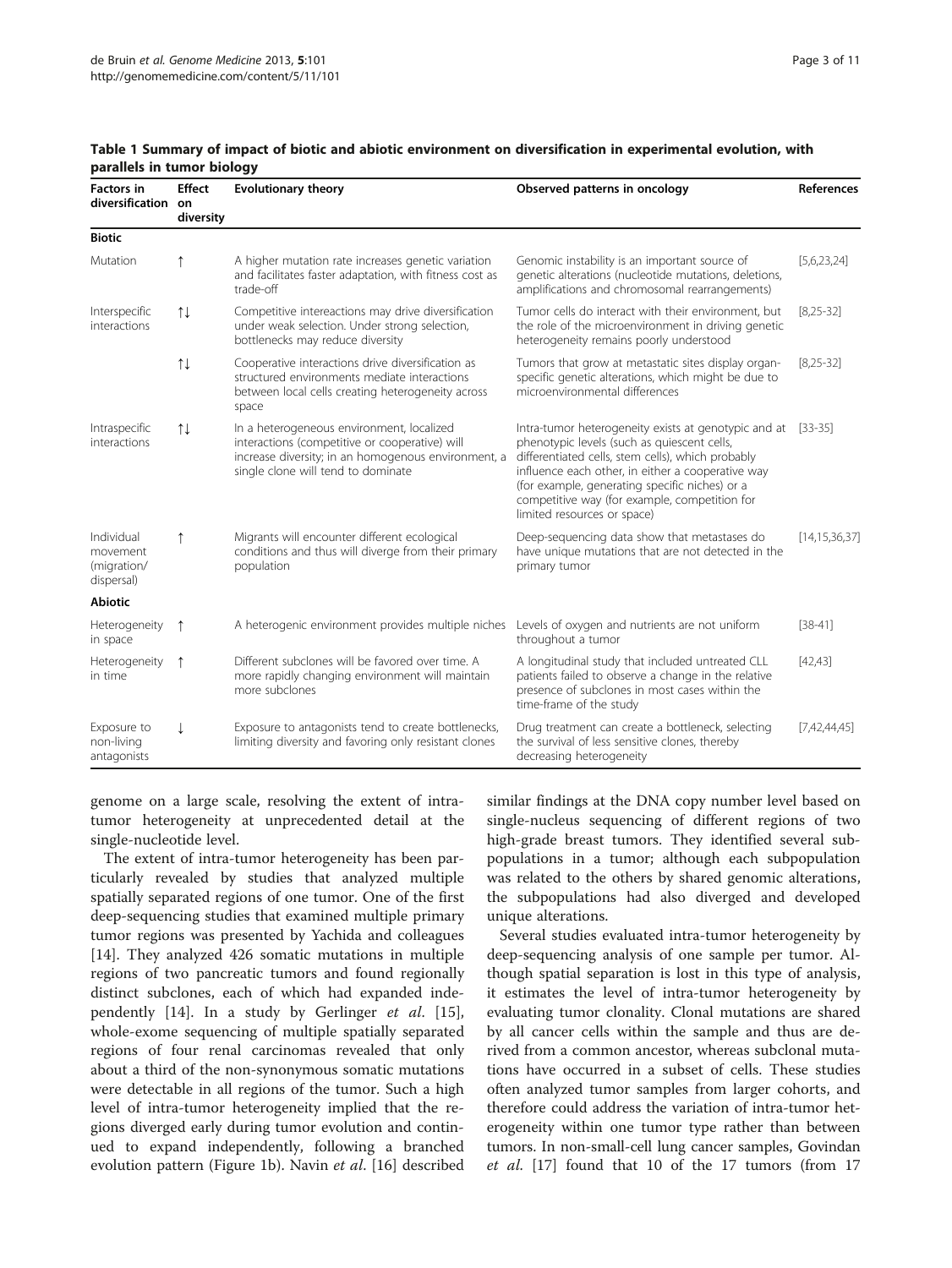<span id="page-3-0"></span>

different patients) showed a signature of multiple subclones. In triple-negative breast cancer, Shah et al. [\[18](#page-8-0)] observed that some tumors showed a wide spectrum of clonal frequencies, indicating multiple subclones, while others showed just one or two clonal frequency modes, suggesting a few subclones. Furthermore, a detailed analysis of 21 breast tumors [[19,20\]](#page-8-0) demonstrated subclonal mutations in all samples that often outnumbered the clonal mutations. And although some tumors showed a broad range of subclones, others showed fewer and more distinct subclonal expansions [[20](#page-8-0)]. Altogether, these data revealed a broad range of intra-tumor heterogeneity, often supporting branched tumor evolution. Given that this might have major clinical implications, it is important to understand what fosters and drives such diversity in tumors.

## Insights from experimental microbial evolution

Experimental evolution uses fast-replicating organisms (typically microorganisms) to study evolutionary processes in real time in a controlled laboratory environment. This allows hypothesis-driven experiments regarding the

importance of controlled selective factors on the patterns and trajectory of an evolved trait of interest. Such studies have provided insights into what drives and maintains diversity with numerous mechanisms being identified [[21,22\]](#page-8-0), revealing the important roles of both the biotic factors (living properties) and the abiotic factors (nonliving chemical and physical properties) in creating ecological opportunities for diversification (Table [1\)](#page-2-0).

#### Biotic factors

Biotic factors include all biological factors such as mutation rate, cell-to-cell interactions and cell movement (migration and dispersal). Mutation rate is likely to be important in tumor heterogeneity and therefore deserves special attention. For diversity to evolve, variation must exist in a population, and the source of this variation will be determined by genetic factors, including point mutations and genomic rearrangements. Most genetic alterations will be deleterious and purged from the population (or maintained at low frequencies) but, in rare cases, these mutations will provide a fitness advantage - fueling adaptive evolution. Therefore, a high mutation rate (number of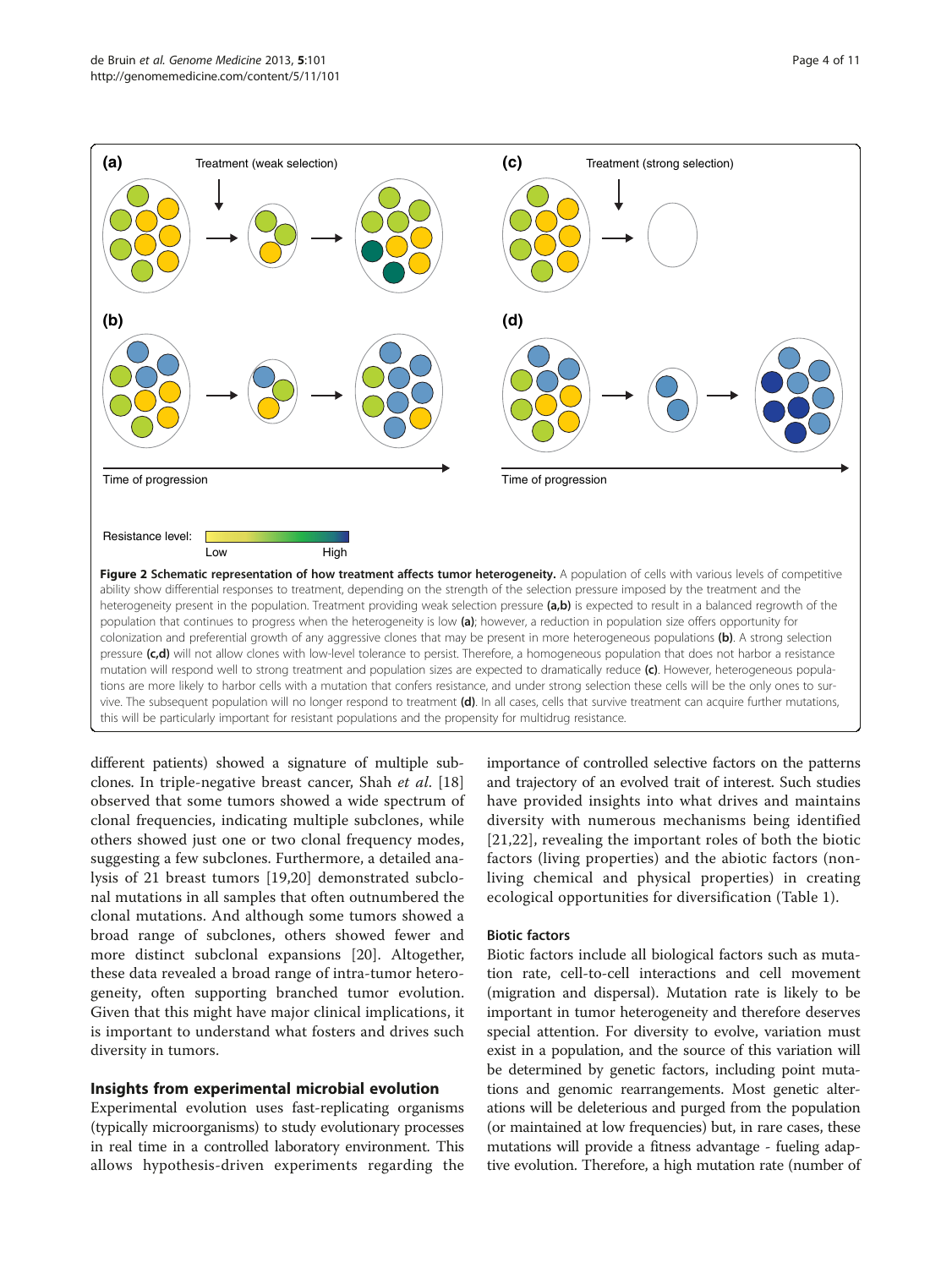genetic mutations over time) will increase the potential for adaptive evolution by increasing the variation on which natural selection can act. This concept is clearly discussed in the classic 1932 paper by Sewall Wright [[46](#page-9-0)], in which he describes that mutations provide a system of 'trial and error' for individuals within a population that enables them to explore the potential for adaptation within an environment. Moreover, we must also consider how the spread of these mutations will be affected by population size, with changes in allele frequencies in small populations governed more by chance (genetic drift) than in large populations, in which the strength of selection will have a larger role [\[47\]](#page-9-0).

Experimental evolution studies with microorganisms (typically bacteria [\[48\]](#page-9-0) and yeast [[49\]](#page-9-0)) have shown that populations with greater variation adapt more quickly than those that are genetically homogenous, and heterogeneous populations thus fare better in stressful or rapidly changing environments [\[50,51](#page-9-0)]. However, there is an important trade-off to consider, as an increased mutation rate will come at the cost of increased mutational load [\[52\]](#page-9-0), in which the random deleterious mutations accumulate in the genome, conferring a large fitness cost. This effect can be so severe that populations can be driven to extinction, in a process called mutational meltdown [\[49,53,54](#page-9-0)].

The effect that the mutation rate has on adaptation and diversification will depend on the strength of selection (Figure [2](#page-3-0)) [[23\]](#page-8-0). If beneficial mutations under strong selection occur rarely, we would expect selective sweeps to drive these mutations to fixation, resulting in low diversity and a linear evolution pattern. However, if beneficial mutations under strong selection occur frequently, they will coexist within a population (without sweeping to fixation); this can increase population diversity and result in a branched evolution pattern [\[55,56](#page-9-0)]. On the other hand, weak selection can drive diversity through the accumulation of small-effect deleterious mutations [[57\]](#page-9-0), with detrimental overall population fitness effects unless coupled with a sufficient gain of beneficial mutations to counterbalance this effect [\[58\]](#page-9-0).

Another biotic factor that can influence population diversification is cell-to-cell interaction, and this can be either competitive (interaction will come at a cost), or cooperative (beneficial for all individuals involved in the interaction). In evolutionary studies, there is evidence for both types of interaction, with opposing consequences for diversification. In a recent study, Bailey et al. [[59\]](#page-9-0) investigated the impact of both intraspecific (within-species) and interspecific (between-species) competitive interactions on the diversification of the model bacterium *Pseudomonas fluorescens* when competition for resources was high (strength of competition was strong), with variable opportunity for diversification.

They found that intraspecific competition was positively correlated with diversification, whereas strong interspecific competitors were able to prevent diversification through niche exclusion; however, weak interspecific competitors actually promoted diversification by increasing the strength of intraspecific competition [[59\]](#page-9-0). This study exemplifies the importance of context when considering how the local competitive environment is likely to influence diversification - and the predictions are unlikely to be clear cut. In general, competitive interactions will be determined by the strength of competition and the ability of the competitors to diversify.

As with competitive interactions, the consequences of cooperative interactions will depend on whether they are within or between species. In general, cooperative interactions between interspecifics are considered to increase diversity because both will be maintained in the population, as both gain a benefit from the interaction, whereas intraspecific interactions are more likely to depend on the structure of the environment [[60](#page-9-0)-[62\]](#page-9-0). Experimental evolution studies have found that structured environments are more likely to sustain multiple cooperating clones, whereas in unstructured environments, fewer clones will dominate [\[61](#page-9-0)].

The movement of individuals between different populations (migration) and to new sites (dispersal) has the potential to increase gene flow between populations and therefore increase diversity, either through the introduction of new genetically distant individuals into a population or through the expansion of a population through colonization of a new patch, where niche specialization can occur and thus populations can diverge [[36\]](#page-8-0).

#### Abiotic factors

Abiotic factors include all non-living and physical factors from the environment. A heterogeneous environment may vary in either space or time (or both), creating distinct niches within a single population. Distinct niches, differentiated by the physical environment [[38](#page-8-0)] (for example, habitat structure, quality and so on) or the competitive environment (for example, individuals competing for similar/different resources), create a trade-off between competitive advantages in one environment against another, thus increasing and maintaining overall population diversity [[63,64](#page-9-0)]. Indeed, Rainey and Travisano [[38](#page-8-0)] have shown that diversity in a bacterial population evolved rapidly in a spatially heterogeneous, but not spatially homogeneous environment. It was recently shown that such niche specialization can be caused by a self-generated oxygen gradient [[65\]](#page-9-0). Furthermore, a structured, competitive environment where resources are limited will favor genotypes that are not in direct competition with a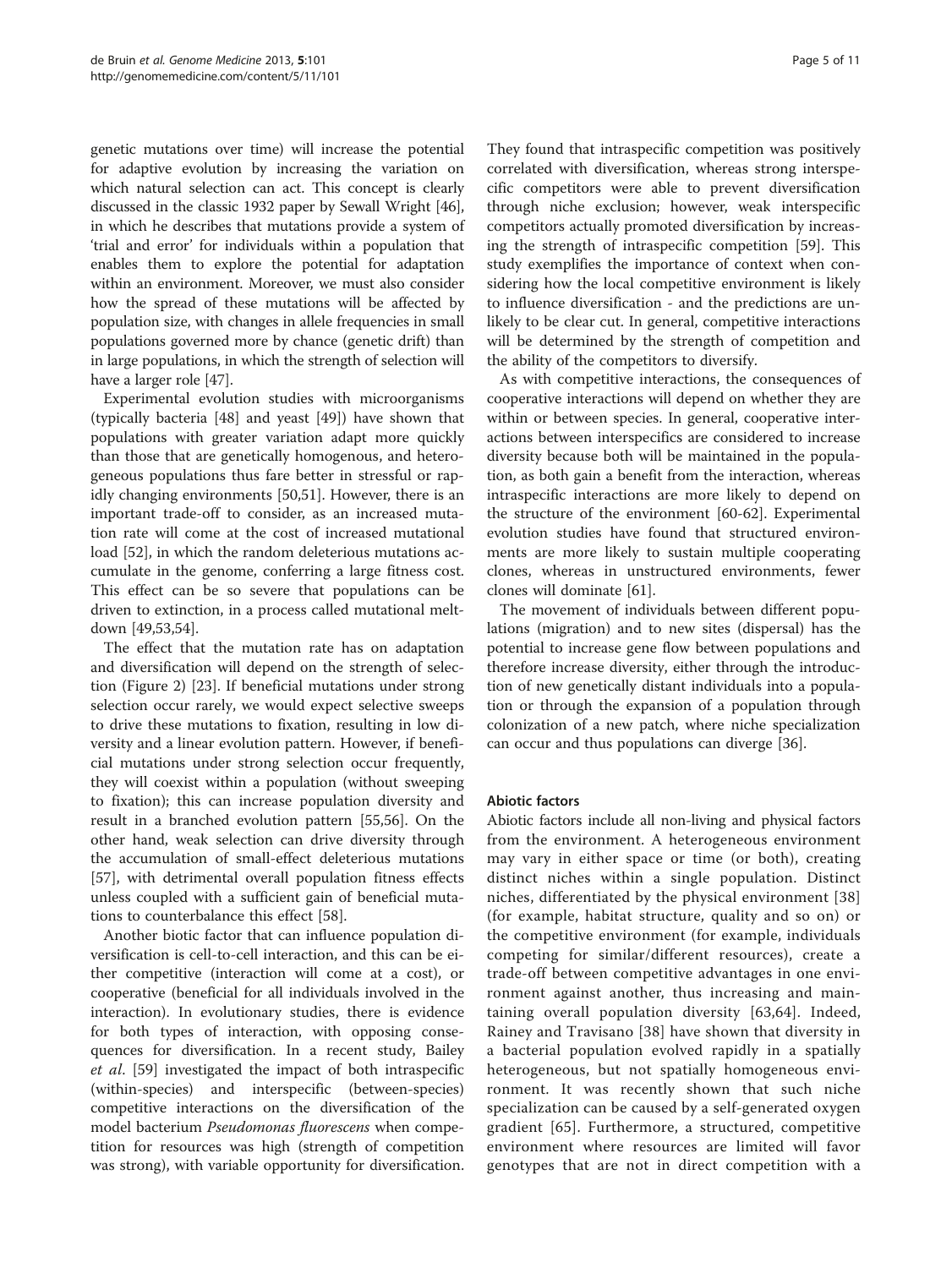dominant genotype, that is, that occupy slightly different, untapped niches [\[33,38](#page-8-0)[,66,67\]](#page-9-0).

Moreover, we must consider how 'non-living antagonists' (in the specific case of cancer this refers to drug treatment) might influence the diversification of a population. Exposure to drugs in the first instance is likely to create a bottleneck, favoring the few clones that may randomly possess a mutation that confers resistance to the drug. There is evidence from both microbial [[68](#page-9-0)] and cancer cell populations (discussed below) that drug treatments can reduce heterogeneity of a population when they are naive to the drug.

## Parallels with potential drivers of diversity in tumors

As we have discussed above, both genetic and environmental factors influence microbial population diversification, and the current challenge is to understand how these factors translate to intra-tumor heterogeneity.

## Biotic factors

In tumors, genomic instability (mutations and chromosomal rearrangements) is an important characteristic that fosters tumorigenesis [[69\]](#page-9-0). Mechanisms that maintain genome stability are often lost in tumor cells, and exposure to DNA-damaging agents, such as ultraviolet radiation or smoking, will increase the mutation rate. Such genomic instability is likely to increase heterogeneity within a tumor, as discussed in several recent reviews [[6,25,](#page-8-0)[70\]](#page-9-0).

Evidence that the classical trade-off observed in microbial experimental populations - that a high mutation rate facilitates rapid adaptation but at the cost of increased mutational load - can also be relevant in tumors is based on findings on chromosomal instability. This instability is typically associated with poor patient prognosis and is found to mediate intrinsic multidrug resistance [\[71](#page-9-0)]. However, further investigations revealed that extreme levels of chromosomal instability were associated with improved prognosis [[72\]](#page-9-0). These results suggest that an intermediate level of genome instability confers the highest fitness to tumor cells, which could be due to the trade-off between adaptability and accumulation of deleterious effects associated with an elevated mutation rate, analogous to mutational meltdown. Understanding of such trade-offs in cancer might help us to develop or improve current treatment strategies.

It is evident that tumor cells interact with cells in their close environment. As such, the tumor microenvironment (such as fibroblasts, vasculature and immune cells) can create local differences that have an impact on the organization and progression of the tumor (Table [1](#page-2-0); analogous to interspecific interactions between microorganisms) [\[26](#page-8-0)-[28\]](#page-8-0). In addition, recent reviews regarding

drug resistance have drawn a parallel between bacterial populations and tumor cells and suggested that heterogeneity in treatment response is, at least partly, due to heterogeneity in the tumor microenvironment [\[8,29](#page-8-0)[,73](#page-9-0)]. Anderson et al. [[74\]](#page-9-0) explored in silico the effect of both cellular and environmental factors on tumor progression, and their model predicted that a 'mild' microenvironment (resulting in weak selection pressure) would enable the coexistence of many different subclones within a tumor, whereas a harsh environment would select a few more aggressive clones, similar to what has been observed in microbial populations (Figure [2](#page-3-0)).

Evidence that different microenvironments have different selective pressures that could result in heterogeneity at the genetic level was provided by recent deepsequencing analyses of multiple metastatic sites of pancreatic tumors [[37\]](#page-8-0). This study revealed specific DNA arrangements in lung metastases that differed from those identified in abdominal metastases. These data indicate that the different organs exerted a different selective pressure; they either attracted different tumor cells or the metastatic tumor cells evolved differently as a result of microenvironmental differences.

In addition, if structure of the 'interspecific' (with other cell types) and 'intraspecific' (with tumor cells) tumor cell interactions promoted heterogeneity within a tumor population, we may expect to detect more heterogeneity in solid than in hematological tumors: because solid tumors grow in a restrictive environment, there will be greater cell-cell competition for resources, such as space and nutrients. Indeed, several recent studies [[30,](#page-8-0)[75,76\]](#page-9-0) reviewed the frequency of copy number alterations and somatic mutations across multiple tumor types and found that solid tumors show a higher level of both compared with hematological tumors. In addition, a recently published deep-sequencing study on the progression of a hematological cancer (from myelodysplastic syndrome to acute myeloid leukemia (AML)) [[77\]](#page-9-0) identified various subclones in the AML cells, but in such a way that each new subclone carried forward all the preexisting mutations, indicating a linear evolution pattern instead of a branched evolution pattern (Figure [1](#page-1-0)). These data suggest that intraspecific tumor cell interactions can have a role in driving heterogeneity (Table [1](#page-2-0)), but that other factors are also involved.

## Abiotic factors

It is harder to separate biotic and abiotic factors in the context of tumors, as their environment is a living organism, and thus by definition a biotic environment. However, the tumor environment can vary in space in terms of access to nutrients because of uneven vascularization [[39](#page-8-0),[40](#page-9-0)] and in terms of diffusion of drugs through a solid tumor mass [[41\]](#page-9-0). In addition, time and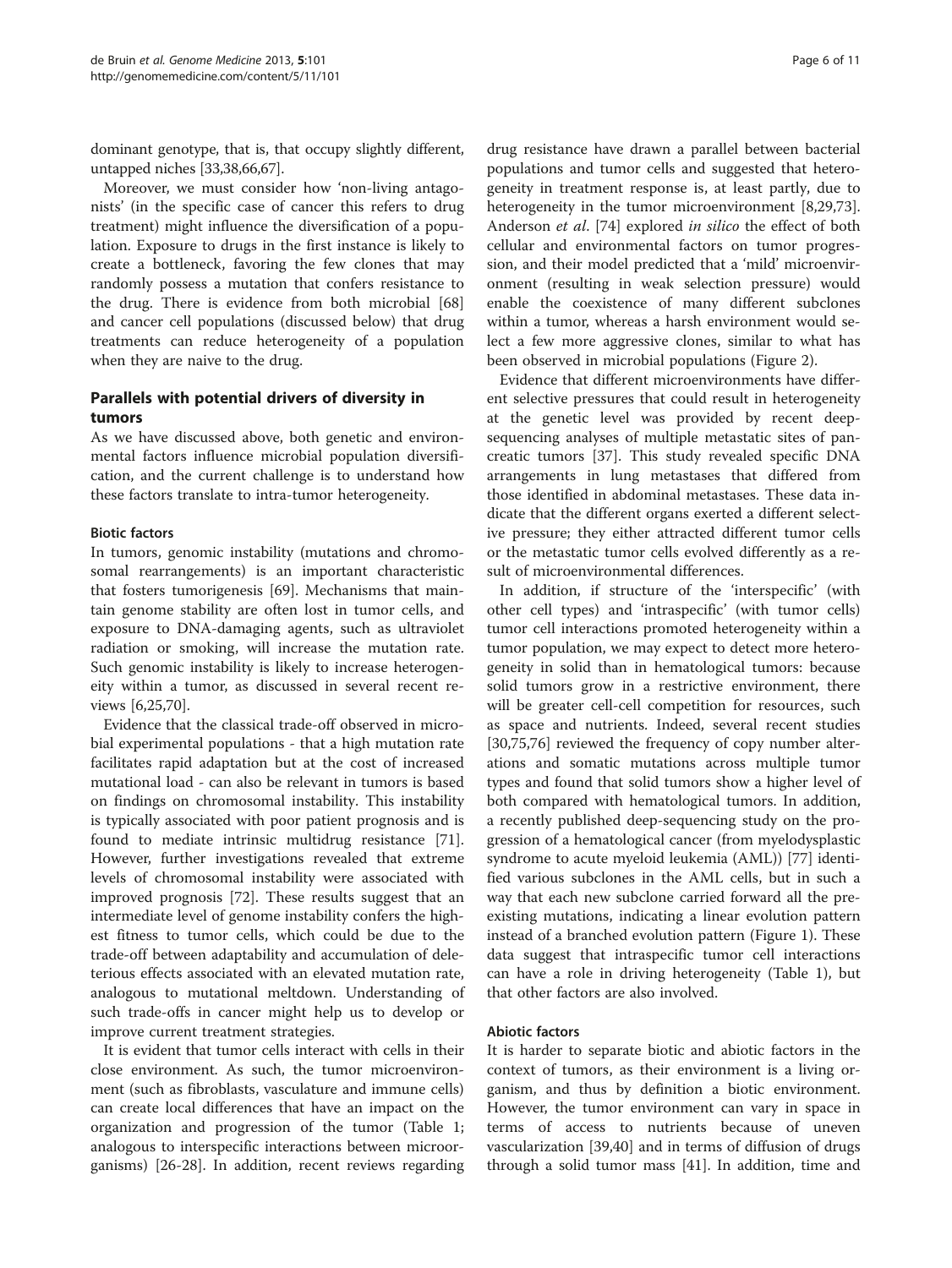especially exposure to non-living antagonists (such as therapeutic drugs) are thought to affect intra-tumor heterogeneity.

We are not aware of longitudinal studies in untreated solid tumors. However, a recent longitudinal study of leukemia (CLL) did include six untreated patients [\[42](#page-9-0)]. When two samples were taken from each patient with a median time interval of 3.7 years between the first and repeat sample, five of these six paired samples maintained the relative presence of the subclones. The authors speculate that more time might be required for a new clone to take over the population [[42\]](#page-9-0). This is in contrast with leukemia samples treated with cytotoxic chemotherapy, as shown in the same and another study [[42,44\]](#page-9-0). Analyzing CLL and AML, respectively, both studies showed that a subset of clones had disappeared in the post-treatment sample, while other subclones expanded and acquired new mutations, indicating that these subclones survived better during treatment and showed rapid outgrowth (as in Figure [2](#page-3-0)d). Nevertheless, a minority of CLL tumors maintained the subclonal equilibrium during treatment [[42\]](#page-9-0). These data indicate that the treatment functioned as a strong selective pressure in the majority of tumors, resulting in a bottleneck effect, but not in all tumors, and the underlying cause of this differential response is currently unclear.

## Implications of intra-tumor heterogeneity for clinical outcome

Evolutionary studies suggest that populations with greater genetic variation will adapt faster than clonal populations, because beneficial mutations are more likely to already be present in the population, rather than needing to occur de novo within the population [[78\]](#page-9-0). Therefore, it is predicted that genetic variation is particularly important for organisms that must adapt quickly to a stressful and rapidly changing environment. Such stressful change occurs for a tumor, for example, during drug treatment, and several reviews have compared the emergence of drug-resistant tumor cells to the emergence of antibiotic-resistant bacteria [\[8,29](#page-8-0)[,73\]](#page-9-0). In parallel to bacterial studies, it would be interesting to see whether the effect of the treatment depends on drug dose in combination with the extent of intra-tumor heterogeneity (Figure [2\)](#page-3-0). An important finding in the CLL study described above [[42\]](#page-9-0) was that the subclonal, rather than the clonal, driver mutations present in the pretreatment sample were associated with poorer treatment response. This observation supports the notion that a higher level of intra-tumor heterogeneity can enhance the development of drug resistance. In addition, chromosomal instability, a potential driver of intratumor heterogeneity, is typically associated with poor prognosis in solid and in hematological tumors [[70](#page-9-0)]. It is

currently unclear if this is the result of drug-resistant subclones already present in the tumor, or if tumors with more subclones have a higher capacity to adapt to a new environment because of, for example, enhanced genetic instability.

Interestingly, a reversion of a drug-resistant tumor to a drug-sensitive one has been described for two lung cancer patients treated with an epidermal growth factor receptor (EGFR) inhibitor. A second mutation in EGFR (T790M) resulting in resistance was initially detected in the resistant sample but after an interval without the inhibitor, this mutation was no longer detectable and the tumors became responsive again [[79](#page-9-0)]. This suggests that the cells harboring a T790M mutation were outcompeted by cells that did not harbor such mutation in the absence of the inhibitor. Another study showed that cells that acquired a T790M mutation by long-term culture in the presence of drugs in vitro had a reduced proliferation rate compared with the parental cells [\[80](#page-9-0)]. Nevertheless, as the T790M mutation has been detected in tumors in the absence of the drug, albeit at low frequency, and has been shown to enhance EGFR activity in experiments in vitro [[81-83\]](#page-9-0), it is currently unclear whether the reduced growth rate is due to the T790M mutation itself or to other mutations that might have occurred at the same time. This involves resistance to a kinase inhibitor with a specific resistance mechanism (EGFR-T790M), which is different from resistance to chemotherapeutic agents. Exploring these differences might provide an opportunity to understand the finer details of the evolved resistance mechanisms.

From a clinical perspective, the above discussion would imply that, in order to prevent the outgrowth of resistant clones that would be likely to acquire secondary beneficial mutations to compensate for the initial costs of resistance, drug treatment should be adjusted as soon as resistant clones emerge in the population. Indeed, such an adaptive strategy has been proposed and successfully studied in xenograft models; in these models, a population of treatment-sensitive cells was maintained so as to suppress the growth of the less fit but resistant cells through intra-tumor competition [[84,85\]](#page-10-0). However, proof of this principle in cancer patients is not yet available, and a major challenge will be the early detection of resistant clones, as these will initially be present at very low frequency when they first emerge in the population. Using a standard biopsy to evaluate the tumor may miss these clones until they are present at greater number - making early detection more difficult. A major challenge is that compensatory mutations will most likely emerge while the resistant clones are rare, and once the cost of resistance has been compensated for, these resistant clones will increase in frequency within the population. In the case of resistance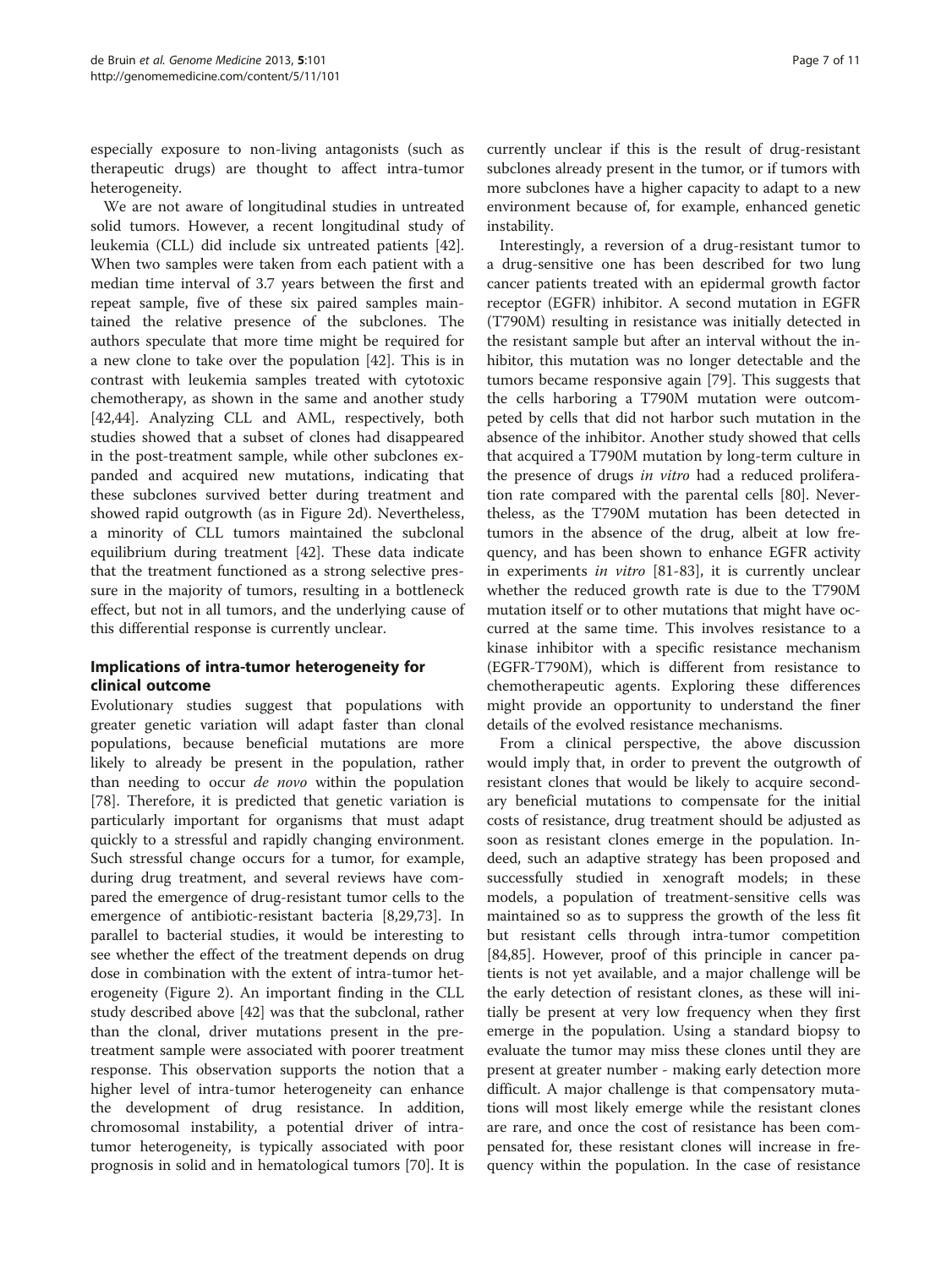to EGFR kinase inhibitors, an alternative approach of pulsed high doses of inhibitors has been proposed, which did delay the outgrowth of resistant clones to EGFR kinase inhibitors in an experimental setting [\[80](#page-9-0)]. Another crucial question that must be addressed with such a treatment method is whether all resistant mutations are, in fact, associated with a fitness cost, or only some mutations. It would be hasty to assume that all resistance mutations carry a cost without accurately measuring the fitness effects of each, and studies that categorically address this question are becoming urgently necessary.

Overall, care must be taken not to draw too close parallels between microbial and cancer systems in terms of resistance mechanisms. There are many factors to consider that have the potential to alter standard predictions made from unicellular models, and these differences may be key in tumor progression. In particular, we are likely to find major differences in the evolution of drug resistance in tumors, because in contrast to antibiotics that target a specific pathogen, tumor cells are derived from normal cells and share many of their characteristics, thereby limiting the drug dose and combinations of drugs that can be used in the clinic owing to adverse side-effects. Nevertheless, important insights can be gained from experimental evolution with microbes if we focus on the population genetics of evolved resistance in terms of the spread of alleles given certain selection pressures and costs of resistance in certain given microenvironments. There is a pressing need for hypothesisdriven and rigorously designed experiments alongside longitudinal studies that address whether intra-tumor heterogeneity drives clinically important cancer characteristics, such as invasiveness, metastatic potential and the evolution of drug resistance.

## Conclusions and future perspectives

The extent of genetic intra-tumor heterogeneity is becoming clearer as a result of recent deep-sequencing approaches. Experimental evolution has taught us important lessons about the evolution and maintenance of diversity within populations. By using and applying these general theories to cancer evolution, we can draw parallels and make predictions as to which selective factors may be most important during tumor progression. As summarized in Table [1](#page-2-0), genetic instability and interactions with other tumor cells (intraspecific) and the microenvironment (biotic and abiotic) are expected to have a role in driving and maintaining heterogeneity. However, although many of the issues considered in this review have been successfully addressed using experimental evolution in microbes, tumors present new challenges because of their increased complexity and multicellular existence. The general insight that microbial studies offer into fundamental evolutionary processes is therefore where useful comparisons and predictions can be made in tumors. Techniques from experimental evolution could be useful in the context of tumor biology to systematically quantify mutation rates and evaluate costs of resistance (at least in vitro) and determine the role of the microenvironment in diversification. This will improve the predictive power of evolutionary trajectories and potential drug resistance profiles during tumor progression.

Fortunately, tumors share many beneficial characteristics with microbial model systems that make them ideal for experimental evolution studies [[86\]](#page-10-0). Conveniently, laboratory-adapted microbes and tumor cell lines can be relatively easily followed over time, enabling accurate measurements of mutation rates and prediction of associated consequences for tumor progression and prognosis. And to account for the differences between microbes and cancers, future experimental studies need to be conducted to explicitly test evolutionary theory within the context of cancer. Accurately measuring mutation rates and cell consequences in vivo will be more challenging in the case of tumors, with limited material and often no longitudinal follow-up. Nevertheless, detection methods are becoming more sensitive, allowing timing estimates of progression of a tumor sample [[14\]](#page-8-0), and several surrogate markers have been described, as recently reviewed [[30\]](#page-8-0).

Many questions regarding the importance of intratumor heterogeneity in tumor progression remain to be addressed in a systematic way, such as its impact on drug resistance, metastatic capacity and survival outcome. Satisfactorily addressing these questions is not a trivial task, requiring novel and innovative research approaches. Initially, there is an urgent need for detailed longitudinal studies that follow the level and shape of intra-tumor heterogeneity over time. Such studies will enable us to evaluate whether levels of intra-tumor heterogeneity correlate with clinical outcome - with the hypothesis that heterogeneous tumors have a higher chance of containing or acquiring a cell that has the ability to metastasize or to be intrinsically drug resistant, while acknowledging that excessive genomic instability may be deleterious for cancer growth and progression [[87](#page-10-0)].

Longitudinal data collection from solid tumors may prove challenging. However, recent developments in the ability to deep-sequence circulating tumor DNA offers a promising approach to following the tumor landscape in a non-invasive manner [\[55](#page-9-0)[,88](#page-10-0)]. Together with the evaluation of tumor behavior, the expectation is that such longitudinal studies might also provide insights into potential drivers of intra-tumor heterogeneity, which can be investigated in more detail using the insights from the field of microbial experimental evolution.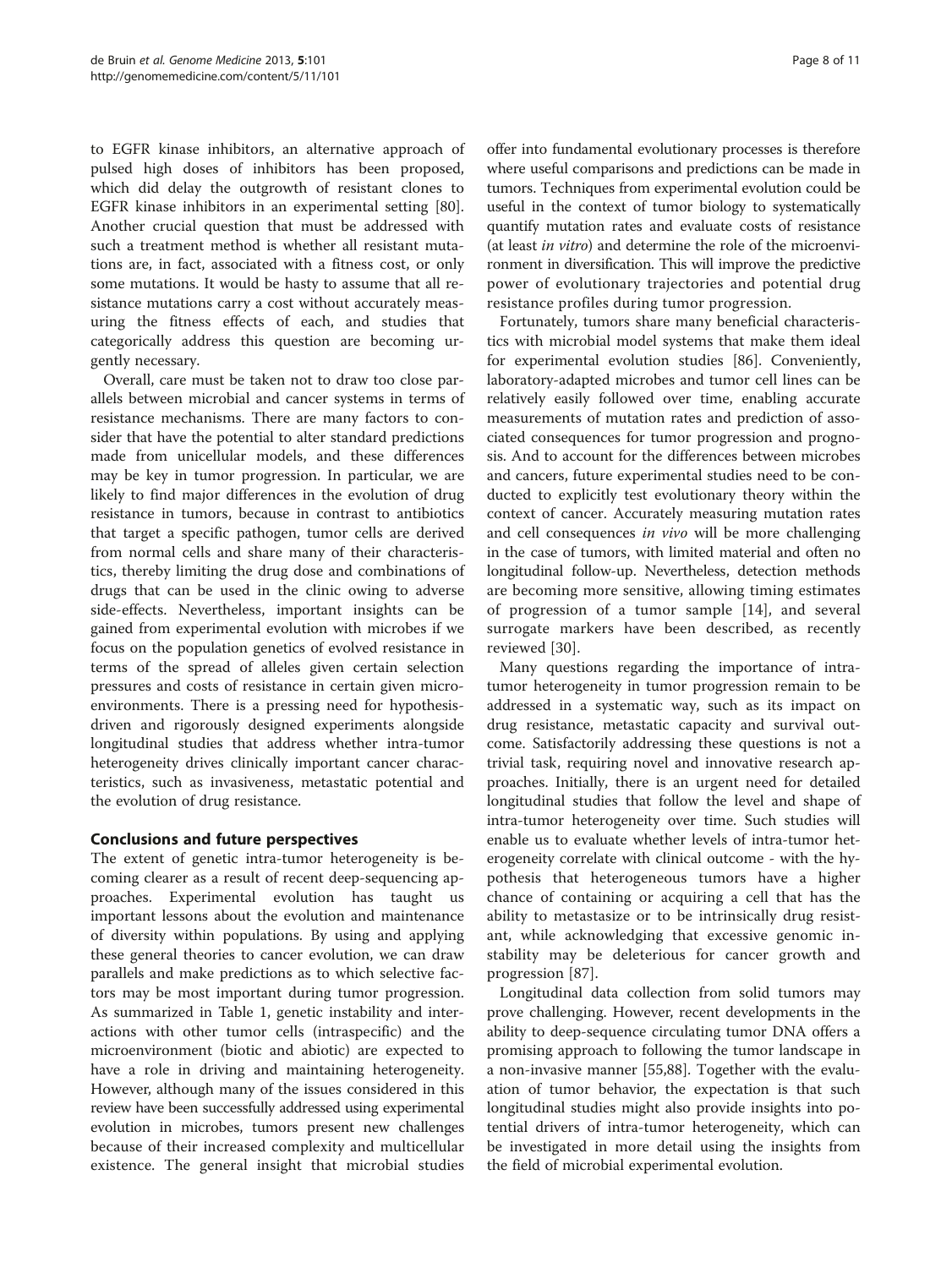#### <span id="page-8-0"></span>**Abbreviations**

AML: acute myeloid leukemia; CLL: chronic lymphocytic leukemia; EGFR: epithelial growth factor receptor.

#### Competing interests

The authors declare that they have no competing interests.

#### **Acknowledaments**

We thank Britt Koskella and Michael Brockhurst for critical reading and helpful comments on earlier versions of this manuscript.

#### Author details

<sup>1</sup>Translational Cancer Therapeutics Lab, UCL Cancer Institute, University College London, London WC1E 6DD, UK. <sup>2</sup>School of Biological Sciences, University of Reading, Whiteknights, Reading, Berkshire RG6 6AH, UK. <sup>3</sup>Translational Cancer Therapeutics Lab, Cancer Research UK London Research Institute, London WC2A 3LY, UK.

#### Published: 22 November 2013

#### References

- 1. Nowell PC: The clonal evolution of tumor cell populations. Science 1976,  $194.23 - 28$
- 2. Polyak K: Is breast tumor progression really linear? Clin Cancer Res 2008, 14:339–341.
- 3. Yates LR, Campbell PJ: Evolution of the cancer genome. Nat Rev Genet 2012, 13:795–806.
- 4. Horswell S, Matthews N, Swanton C: Cancer heterogeneity and "The Struggle for Existence": Diagnostic and analytical challenges. Cancer Lett 2012.
- 5. Swanton C: Intratumor heterogeneity: evolution through space and time. Cancer Res 2012, 72:4875–4882.
- 6. Burrell RA, McGranahan N, Bartek J, Swanton C: The causes and consequences of genetic heterogeneity in cancer evolution. Nature 2013, 501:338–345.
- 7. Gerlinger M, Swanton C: How Darwinian models inform therapeutic failure initiated by clonal heterogeneity in cancer medicine. Br J Cancer 2010, 103:1139–1143.
- 8. Junttila MR, de Sauvage FJ: Influence of tumour micro-environment heterogeneity on therapeutic response. Nature 2013, 501:346–354.
- 9. Murugaesu N, Chew SK, Swanton C: Adapting clinical paradigms to the challenges of cancer clonal evolution. Am J Pathol 2013, 182:1962–1971.
- 10. Gorunova L, Hoglund M, Andren-Sandberg A, Dawiskiba S, Jin Y, Mitelman F, Johansson B: Cytogenetic analysis of pancreatic carcinomas: intratumor heterogeneity and nonrandom pattern of chromosome aberrations. Genes Chromosomes Cancer 1998, 23:81–99.
- 11. Teixeira MR, Heim S: Cytogenetic analysis of tumor clonality. Adv Cancer Res 2011, 112:127–149.
- 12. Teixeira MR, Pandis N, Bardi G, Andersen JA, Heim S: Karyotypic comparisons of multiple tumorous and macroscopically normal surrounding tissue samples from patients with breast cancer. Cancer Res 1996, 56:855–859.
- 13. Navin NE, Hicks J: Tracing the tumor lineage. Mol Oncol 2010, 4:267-283.
- 14. Yachida S, Jones S, Bozic I, Antal T, Leary R, Fu B, Kamiyama M, Hruban RH, Eshleman JR, Nowak MA, Velculescu VE, Kinzler KW, Vogelstein B, Iacobuzio-Donahue CA: Distant metastasis occurs late during the genetic evolution of pancreatic cancer. Nature 2010, 467:1114–1117.
- 15. Gerlinger M, Rowan AJ, Horswell S, Larkin J, Endesfelder D, Gronroos E, Martinez P, Matthews N, Stewart A, Tarpey P, Varela I, Phillimore B, Begum S, McDonald NQ, Butler A, Jones D, Raine K, Latimer C, Santos CR, Nohadani M, Eklund AC, Spencer-Dene B, Clark G, Pickering L, Stamp G, Gore M, Szallasi Z, Downward J, Futreal PA, Swanton C: Intratumor heterogeneity and branched evolution revealed by multiregion sequencing. N Engl J Med 2012, 366:883–892.
- 16. Navin N, Kendall J, Troge J, Andrews P, Rodgers L, McIndoo J, Cook K, Stepansky A, Levy D, Esposito D, Muthuswamy L, Krasnitz A, McCombie WR, Hicks J, Wigler M: Tumour evolution inferred by single-cell sequencing. Nature 2011, 472:90–94.
- 17. Govindan R, Ding L, Griffith M, Subramanian J, Dees ND, Kanchi KL, Maher CA, Fulton R, Fulton L, Wallis J, Chen K, Walker J, McDonald S, Bose R, Ornitz D, Xiong D, You M, Dooling DJ, Watson M, Mardis ER, Wilson RK: Genomic

landscape of non-small cell lung cancer in smokers and never-smokers. Cell 2012, 150:1121–1134.

- 18. Shah SP, Roth A, Goya R, Oloumi A, Ha G, Zhao Y, Turashvili G, Ding J, Tse K, Haffari G, Bashashati A, Prentice LM, Khattra J, Burleigh A, Yap D, Bernard V, McPherson A, Shumansky K, Crisan A, Giuliany R, Heravi-Moussavi A, Rosner J, Lai D, Birol I, Varhol R, Tam A, Dhalla N, Zeng T, Ma K, Chan SK, et al: The clonal and mutational evolution spectrum of primary triple-negative breast cancers. Nature 2012, 486:395–399.
- 19. Nik-Zainal S, Alexandrov LB, Wedge DC, Van Loo P, Greenman CD, Raine K, Jones D, Hinton J, Marshall J, Stebbings LA, Menzies A, Martin S, Leung K, Chen L, Leroy C, Ramakrishna M, Rance R, Lau KW, Mudie LJ, Varela I, McBride DJ, Bignell GR, Cooke SL, Shlien A, Gamble J, Whitmore I, Maddison M, Tarpey PS, Davies HR, Papaemmanuil E, et al: Mutational processes molding the genomes of 21 breast cancers. Cell 2012, 149:979–993.
- 20. Nik-Zainal S, Van Loo P, Wedge DC, Alexandrov LB, Greenman CD, Lau KW, Raine K, Jones D, Marshall J, Ramakrishna M, Shlien A, Cooke SL, Hinton J, Menzies A, Stebbings LA, Leroy C, Jia M, Rance R, Mudie LJ, Gamble SJ, Stephens PJ, McLaren S, Tarpey PS, Papaemmanuil E, Davies HR, Varela I, McBride DJ, Bignell GR, Leung K, Butler AP, et al: The life history of 21 breast cancers. Cell 2012, 149:994–1007.
- 21. Maharjan RP, Ferenci T, Reeves PR, Li Y, Liu B, Wang L: The multiplicity of divergence mechanisms in a single evolving population. Genome Biol 2012, 13:R41.
- 22. Kassen R: The experimental evolution of specialists, generalists, and the maintenance of diversity. J Evol Biol 2002, 15:173-190.
- 23. Chao L, Cox EC: Competition between high and low mutating strains of Escherichia coli. Evolution 1983, 37:125–134.
- 24. Loeb LA: A mutator phenotype in cancer. Cancer Res 2001, 61:3230-3239.
- 25. Sprouffske K, Merlo LM, Gerrish PJ, Maley CC, Sniegowski PD: Cancer in light of experimental evolution. Curr Biol 2012, 22:R762–R771.
- 26. Calvo F, Sahai E: Cell communication networks in cancer invasion. Curr Opin Cell Biol 2011, 23:621–629.
- 27. Lu P, Weaver VM, Werb Z: The extracellular matrix: a dynamic niche in cancer progression. J Cell Biol 2012, 196:395-406.
- 28. Qian BZ, Pollard JW: Macrophage diversity enhances tumor progression and metastasis. Cell 2010, 141:39–51.
- 29. Lambert G, Estevez-Salmeron L, Oh S, Liao D, Emerson BM, Tlsty TD, Austin RH: An analogy between the evolution of drug resistance in bacterial communities and malignant tissues. Nat Rev Cancer 2011, 11:375–382.
- 30. Pikor L, Thu K, Vucic E, Lam W: The detection and implication of genome instability in cancer. Cancer Metastasis Rev 2013. doi: 0.1007/s10555-013- 9429-5.
- 31. Schluter D: Experimental evidence that competition promotes divergence in adaptive radiation. Science 1994, 266:798–801.
- 32. Straussman R, Morikawa T, Shee K, Barzily-Rokni M, Qian ZR, Du J, Davis A, Mongare MM, Gould J, Frederick DT, Cooper ZA, Chapman PB, Solit DB, Ribas A, Lo RS, Flaherty KT, Ogino S, Wargo JA, Golub TR: Tumour microenvironment elicits innate resistance to RAF inhibitors through HGF secretion. Nature 2012, 487:500-504.
- 33. Kerr B, Riley MA, Feldman MW, Bohannan BJ: Local dispersal promotes biodiversity in a real-life game of rock-paper-scissors. Nature 2002, 418:171–174.
- 34. Medema JP: Cancer stem cells: the challenges ahead. Nat Cell Biol 2013, 15:338–344.
- 35. Visvader JE, Lindeman GJ: Cancer stem cells in solid tumours: accumulating evidence and unresolved questions. Nature Rev Cancer 2008, 8:755–768.
- 36. Ronce O, Kirkpatrick M: When sources become sinks: migrational meltdown in heterogeneous habitats. Evolution 2001, 55:1520-1531.
- 37. Campbell PJ, Yachida S, Mudie LJ, Stephens PJ, Pleasance ED, Stebbings LA, Morsberger LA, Latimer C, McLaren S, Lin ML, McBride DJ, Varela I, Nik-Zainal SA, Leroy C, Jia M, Menzies A, Butler AP, Teague JW, Griffin CA, Burton J, Swerdlow H, Quail MA, Stratton MR, Iacobuzio-Donahue C, Futreal PA: The patterns and dynamics of genomic instability in metastatic pancreatic cancer. Nature 2010, 467:1109–1113.
- 38. Rainey PB, Travisano M: Adaptive radiation in a heterogeneous environment. Nature 1998, 394:69–72.
- 39. Vaupel P, Hockel M: Blood supply, oxygenation status and metabolic micromilieu of breast cancers: characterization and therapeutic relevance. Int J Oncol 2000, 17:869–879.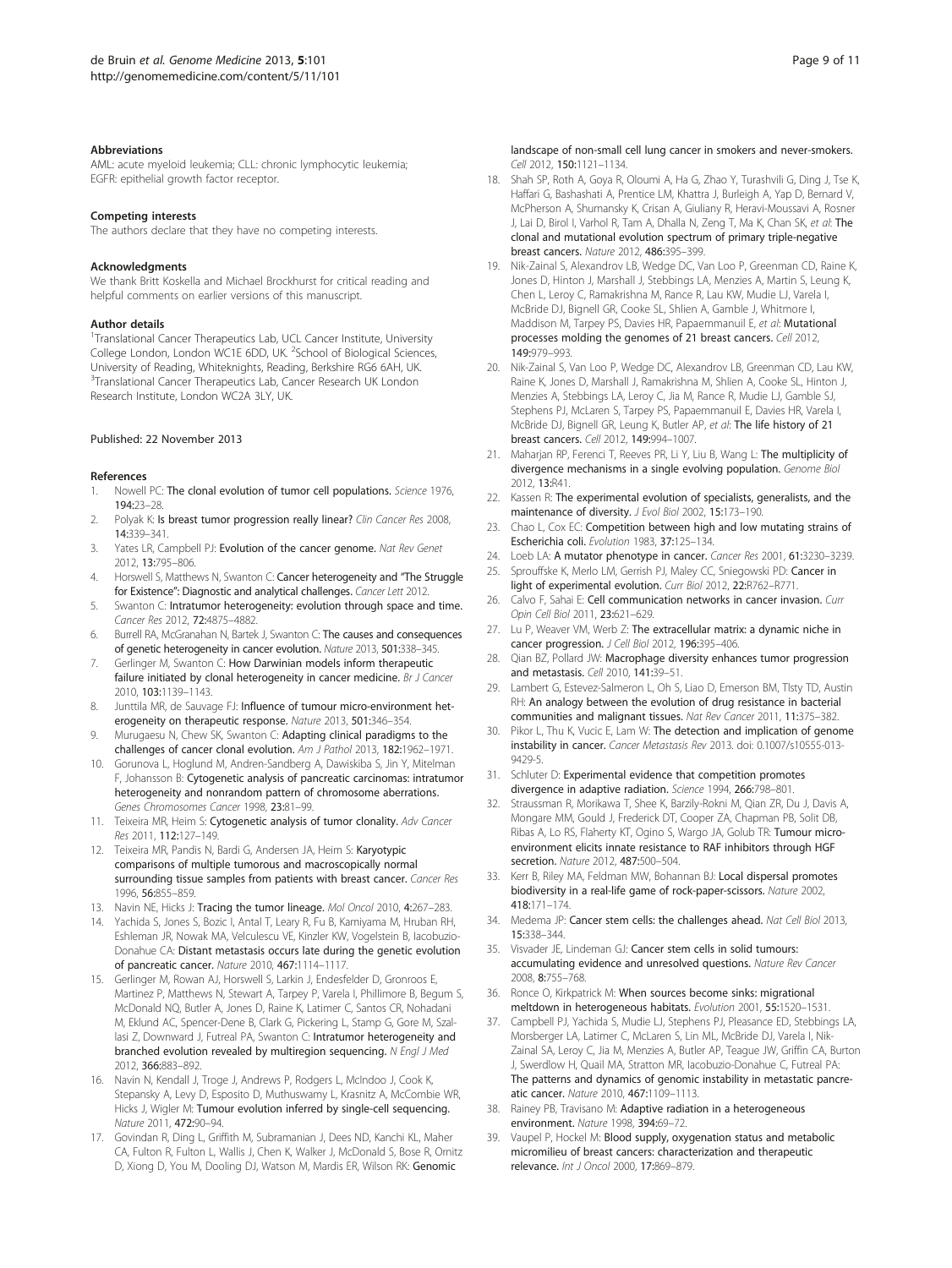- <span id="page-9-0"></span>40. Vaupel P, Kallinowski F, Okunieff P: Blood flow, oxygen and nutrient supply, and metabolic microenvironment of human tumors: a review. Cancer Res 1989, 49:6449–6465.
- 41. Olive KP, Jacobetz MA, Davidson CJ, Gopinathan A, McIntyre D, Honess D, Madhu B, Goldgraben MA, Caldwell ME, Allard D, Frese KK, Denicola G, Feig C, Combs C, Winter SP, Ireland-Zecchini H, Reichelt S, Howat WJ, Chang A, Dhara M, Wang L, Rückert F, Grützmann R, Pilarsky C, Izeradjene K, Hingorani SR, Huang P, Davies SE, Plunkett W, Egorin M, et al: Inhibition of Hedgehog signaling enhances delivery of chemotherapy in a mouse model of pancreatic cancer. Science 2009, 324:1457–1461.
- 42. Landau DA, Carter SL, Stojanov P, McKenna A, Stevenson K, Lawrence MS, Sougnez C, Stewart C, Sivachenko A, Wang L, Wan Y, Zhang W, Shukla SA, Vartanov A, Fernandes SM, Saksena G, Cibulskis K, Tesar B, Gabriel S, Hacohen N, Meyerson M, Lander ES, Neuberg D, Brown JR, Getz G, Wu CJ: Evolution and impact of subclonal mutations in chronic lymphocytic leukemia. Cell 2013, 152:714–726.
- 43. Descamps-Julien B, Gonzalez A: Stable coexistence in a fluctuating environment: an experimental demonstration. Ecology 2005, 86:2815– 2824.
- 44. Ding L, Ley TJ, Larson DE, Miller CA, Koboldt DC, Welch JS, Ritchey JK, Young MA, Lamprecht T, McLellan MD, McMichael JF, Wallis JW, Lu C, Shen D, Harris CC, Dooling DJ, Fulton RS, Fulton LL, Chen K, Schmidt H, Kalicki-Veizer J, Magrini VJ, Cook L, McGrath SD, Vickery TL, Wendl MC, Heath S, Watson MA, Link DC, Tomasson MH, et al: Clonal evolution in relapsed acute myeloid leukaemia revealed by whole-genome sequencing. Nature 2012, 481:506–510.
- 45. Levin BR, Lipsitch M, Perrot V, Schrag S, Antia R, Simonsen L, Walker NM, Stewart FM: The population genetics of antibiotic resistance. Clin Infect Dis 1997, 24:S9–S16.
- 46. Wright S: The roles of mutation, inbreeding, crossbreeding and selection in evolution. Proc Sixth Int Congress Genet 1932, 1:356–366.
- Wright S: Evolution and the Genetics of Populations, Volume 3. Chicago: University of Chicage Press; 1977.
- 48. Lenski RE, Travisano M: Dynamics of adaptation and diversification: a 10,000-generation experiment with bacterial populations. Proc Natl Acad Sci U S A 1994, 91:6808–6814.
- 49. Zeyl C, Mizesko M, de Visser JA: Mutational meltdown in laboratory yeast populations. Evolution 2001, 55:909–917.
- 50. Buckling A, Kassen R, Bell G, Rainey PB: Disturbance and diversity in experimental microcosms. Nature 2000, 408:961–964.
- 51. Massey RC, Buckling A: Environmental regulation of mutation rates at specific sites. Trends Microbiol 2002, 10:580–584.
- 52. Andersson DI: Persistence of antibiotic resistant bacteria. Curr Opin Microbiol 2003, 6:452–456.
- 53. Lynch M, Burger R, Butcher D, Gabriel W: The mutational meltdown in asexual populations. J Hered 1993, 84:339–344.
- 54. Soll SJ, Diaz Arenas C, Lehman N: Accumulation of deleterious mutations in small abiotic populations of RNA. Genetics 2007, 175:267–275.
- 55. Desai MM, Fisher DS: Beneficial mutation selection balance and the effect of linkage on positive selection. Genetics 2007, 176:1759–1798.
- 56. Gerrish PJ, Lenski RE: The fate of competing beneficial mutations in an asexual population. Genetica 1998, 102–103:127–144.
- 57. Gudelj I, Weitz JS, Ferenci T, Claire Horner-Devine M, Marx CJ, Meyer JR, Forde SE: An integrative approach to understanding microbial diversity: from intracellular mechanisms to community structure. Ecol Lett 2010, 13:1073–1084.
- 58. Loewe L, Hill WG: The population genetics of mutations: good, bad and indifferent. Philos Trans R Soc Lond B Biol Sci 2010, 365:1153–1167.
- 59. Bailey SF, Dettman JR, Rainey PB, Kassen R: Competition both drives and impedes diversification in a model adaptive radiation. Proc Biol Sci 2013, 280:20131253.
- 60. Harcombe W: Novel cooperation experimentally evolved between species. Evolution 2010, 64:2166–2172.
- 61. Nadell CD, Foster KR, Xavier JB: Emergence of spatial structure in cell groups and the evolution of cooperation. PLoS Comp Biol 2010, 6: e1000716.
- 62. Verbruggen E, El Mouden C, Jansa J, Akkermans G, Bucking H, West SA, Kiers ET: Spatial structure and interspecific cooperation: theory and an empirical test using the mycorrhizal mutualism. Am Nat 2012, 179:E133–E146.
- 63. Spiers AJ, Buckling A, Rainey PB: The causes of Pseudomonas diversity. Microbiology 2000, 146:2345–2350.
- 64. Herron MD, Doebeli M: Parallel evolutionary dynamics of adaptive diversification in Escherichia coli. PLoS Biol 2013, 11:e1001490.
- 65. Koza A, Moshynets O, Otten W, Spiers AJ: Environmental modification and niche construction: developing O2 gradients drive the evolution of the Wrinkly Spreader. ISME J 2011, 5:665-673.
- Helling RB, Vargas CN, Adams J: Evolution of Escherichia coli during growth in a constant environment. Genetics 1987, 116:349–358.
- 67. Le Gac M, Plucain J, Hindre T, Lenski RE, Schneider D: Ecological and evolutionary dynamics of coexisting lineages during a long-term experiment with Escherichia coli. Proc Natl Acad Sci U S A 2012, 109:9487–9492.
- 68. Flanagan JL, Brodie EL, Weng L, Lynch SV, Garcia O, Brown R, Hugenholtz P, DeSantis TZ, Andersen GL, Wiener-Kronish JP, Bristow J: Loss of bacterial diversity during antibiotic treatment of intubated patients colonized with Pseudomonas aeruginosa. J Clin Microbiol 2007, 45:1954–1962.
- 69. Hanahan D, Weinberg RA: Hallmarks of cancer: the next generation. Cell 2011, 144:646–674.
- 70. McGranahan N, Burrell RA, Endesfelder D, Novelli MR, Swanton C: Cancer chromosomal instability: therapeutic and diagnostic challenges. EMBO Rep 2012, 13:528–538.
- 71. Lee A, Endesfelder D, Rowan A, Walther A, Birkbak N, Futreal AP, Downward J, Szallasi Z, Tomlinson I, Kschischo M, Swanton C: Chromosomal instability confers intrinsic multi-drug resistance. Cancer Res 2011, 71:1858–1870.
- 72. Birkbak NJ, Eklund AC, Li Q, McClelland SE, Endesfelder D, Tan P, Tan IB, Richardson AL, Szallasi Z, Swanton C: Paradoxical relationship between chromosomal instability and survival outcome in cancer. Cancer Res 2011, 71:3447–3452.
- 73. Glickman MS, Sawyers CL: Converting cancer therapies into cures: lessons from infectious diseases. Cell 2012, 148:1089–1098.
- Anderson AR, Weaver AM, Cummings PT, Quaranta V: Tumor morphology and phenotypic evolution driven by selective pressure from the microenvironment. Cell 2006, 127:905–915.
- 75. Loeb LA: Human cancers express mutator phenotypes: origin, consequences and targeting. Nat Rev Cancer 2011, 11:450–457.
- 76. Kandoth C, McLellan MD, Vandin F, Ye K, Niu B, Lu C, Xie M, Zhang Q, McMichael JF, Wyczalkowski MA, Leiserson MD, Miller CA, Welch JS, Walter MJ, Wendl MC, Ley TJ, Wilson RK, Raphael BJ, Ding L: Mutational landscape and significance across 12 major cancer types. Nature 2013, 502:333–339.
- 77. Walter MJ, Shen D, Ding L, Shao J, Koboldt DC, Chen K, Larson DE, McLellan MD, Dooling D, Abbott R, Abbott R, Fulton R, Magrini V, Schmidt H, Kalicki-Veizer J, O'Laughlin M, Fan X, Grillot M, Witowski S, Heath S, Frater JL, Eades W, Tomasson M, Westervelt P, DiPersio JF, Link DC, Mardis ER, Ley TJ, Wilson RK, Graubert TA: Clonal architecture of secondary acute myeloid leukemia. N Engl J Med 2012, 366:1090–1098.
- 78. Barrett RD, Schluter D: Adaptation from standing genetic variation. Trends Ecol Evol 2008, 23:38–44.
- 79. Sequist LV, Waltman BA, Dias-Santagata D, Digumarthy S, Turke AB, Fidias P, Bergethon K, Shaw AT, Gettinger S, Cosper AK, Akhavanfard S, Heist RS, Temel J, Christensen JG, Wain JC, Lynch TJ, Vernovsky K, Mark EJ, Lanuti M, Iafrate AJ, Mino-Kenudson M, Engelman JA: Genotypic and histological evolution of lung cancers acquiring resistance to EGFR inhibitors. Sci Transl Med 2011, 3:75ra26.
- 80. Chmielecki J, Foo J, Oxnard GR, Hutchinson K, Ohashi K, Somwar R, Wang L, Amato KR, Arcila M, Sos ML, Socci ND, Viale A, de Stanchina E, Ginsberg MS, Thomas RK, Kris MG, Inoue A, Ladanyi M, Miller VA, Michor F, Pao W: Optimization of dosing for EGFR-mutant non-small cell lung cancer with evolutionary cancer modeling. Sci Transl Med 2011, 3:90ra59.
- 81. Godin-Heymann N, Bryant I, Rivera MN, Ulkus L, Bell DW, Riese DJ 2nd, Settleman J, Haber DA: Oncogenic activity of epidermal growth factor receptor kinase mutant alleles is enhanced by the T790M drug resistance mutation. Cancer Res 2007, 67:7319–7326.
- 82. Vikis H, Sato M, James M, Wang D, Wang Y, Wang M, Jia D, Liu Y, Bailey-Wilson JE, Amos CI, Pinney SM, Petersen GM, de Andrade M, Yang P, Wiest JS, Fain PR, Schwartz AG, Gazdar A, Gaba C, Rothschild H, Mandal D, Kupert E, Seminara D, Viswanathan A, Govindan R, Minna J, Anderson MW, You M: EGFR-T790M is a rare lung cancer susceptibility allele with enhanced kinase activity. Cancer Res 2007, 67:4665–4670.
- 83. Yun CH, Mengwasser KE, Toms AV, Woo MS, Greulich H, Wong KK, Meyerson M, Eck MJ: The T790M mutation in EGFR kinase causes drug resistance by increasing the affinity for ATP. Proc Natl Acad Sci U S A 2008, 105:2070–2075.